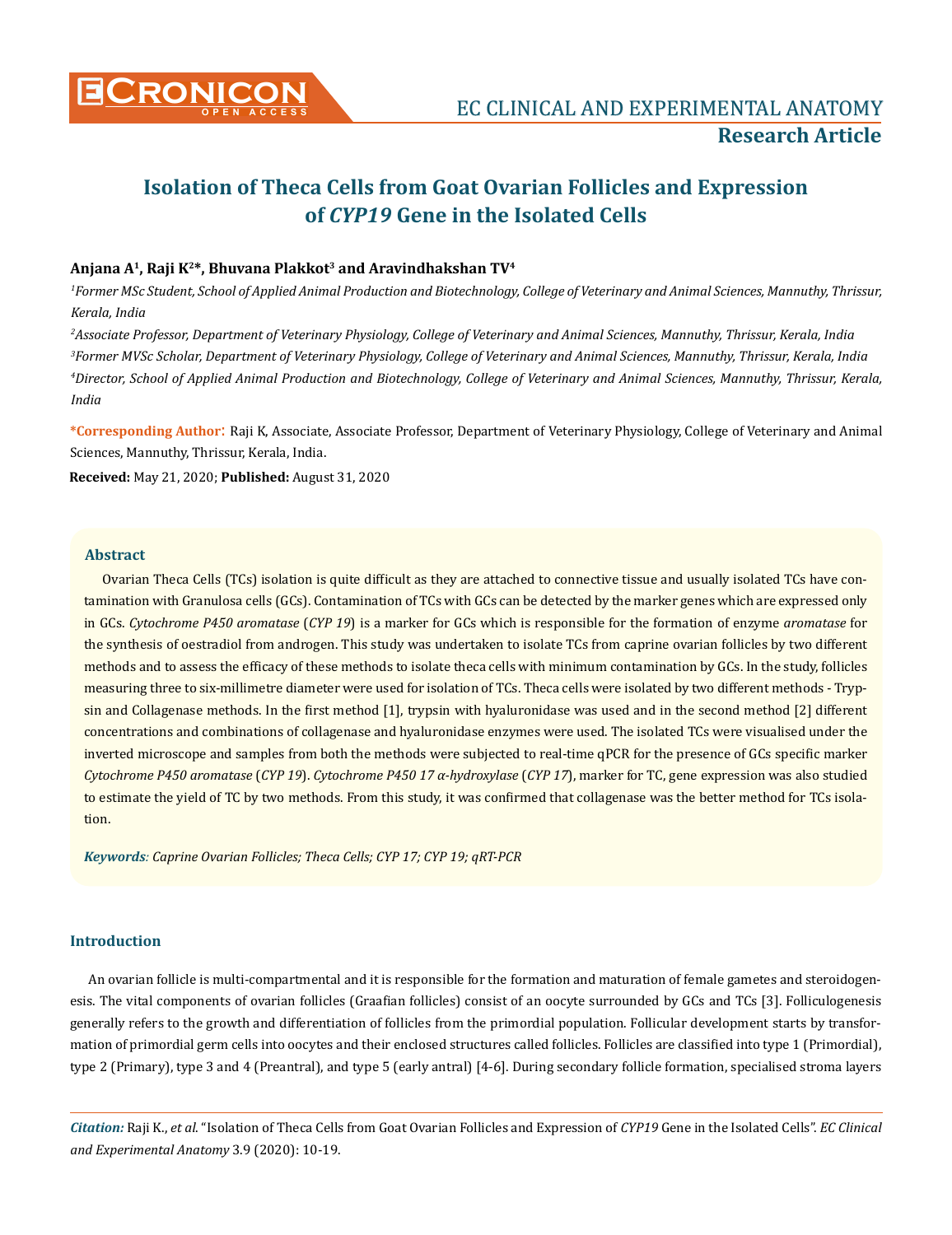## **Isolation of Theca Cells from Goat Ovarian Follicles and Expression of** *CYP19* **Gene in the Isolated Cells**

of TCs accumulate as a layer around GC-oocyte structure. In the tertiary follicle formation, TCs are transformed into Theca Interna Cells (TICs) and Theca externa cells (TECs). The TECs are loosely organised non-steroidogenic cells, contains abundant collagen. The TICs are three to five layers thick and highly vascularised steroidogenic cells, responsible for the production of androgen and thereby synthesis of oestrogen by GCs. After rupture of the ovarian follicle, the TICs differentiated into theca lutein cells or small luteal cells of the corpus luteum. The adjacent layer of GCs with basement membrane consists of mural GCs which are steroidogenically more active than cumulus cells in the production of oestradiol. The GCs express *CYP 19* gene, which is responsible for the formation of the enzyme *aromatase,* used for oestradiol biosynthesis.

It is necessary to isolate the pure population of somatic cells, both GCs and TCs from follicles which enable us to study their functions and regulation of follicle development and ovarian steroidogenesis by culture methods. Methods are available for isolation of GCs. However, only a few methods currently exist for the isolation of a pure population of TCs from ovarian follicles. TCs isolation is quite difficult as they are attached to connective tissue and usually isolated TCs have contamination with GCs. Contamination of TCs with GCs can be detected by the marker genes which are expressed only in GCs [7].

Therefore, the present study was undertaken to compare the efficacy two methods for isolation of TCs from goat ovarian antral follicles and to assess the isolated cells by analysing expression of marker genes.

# **Materials and Methods**

## **Theca cell isolation methods from goat ovarian follicles**

Caprine ovaries were collected from slaughterhouses in and around the College of Veterinary and Animal Sciences campus, Mannuthy. Isolation of TCs was done by two different methods [1,2] and was compared for the purity of isolation by quantification of GCs marker, *CYP 19*. In trypsin method, as suggested by Stoklosowa., *et al*. [1] the collected ovaries were washed thoroughly in fresh Phosphate Buffer Saline (PBS). Ovaries were washed with Dulbecco's PBS (DPBS) without calcium and magnesium solution in the collagenase method [2]. Adipose tissues surrounding the ovaries were removed and the diameter of ovarian follicles was measured with vernier callipers and recorded.

## **Isolation of TCs - Trypsin method [1]**

Three to six mm diameter of follicles (Figure 1) were cut open and spread in a Petri dish in such a way that the interior GCs layer was turned upwards. GCs were removed from the ovarian follicles using a platinum loop under the dissection microscope. To remove the detached GCs, PBS in Petri dish was changed frequently. Using a sharp scalpel blade, follicles were excised and placed in a Petri dish with PBS. GCs attached to the basement membrane was further removed by incubating with Hyaluronidase (Sigma Chemical Co., St Louis, MO) enzyme in 10 IU/mL of PBS for two minutes. The procedure was repeated three times to ensure complete removal of GCs.



*Figure 1: 3 - 6 mm follicles for theca cell isolation.*

*Citation:* Raji K., *et al*. "Isolation of Theca Cells from Goat Ovarian Follicles and Expression of *CYP19* Gene in the Isolated Cells". *EC Clinical and Experimental Anatomy* 3.9 (2020): 10-19.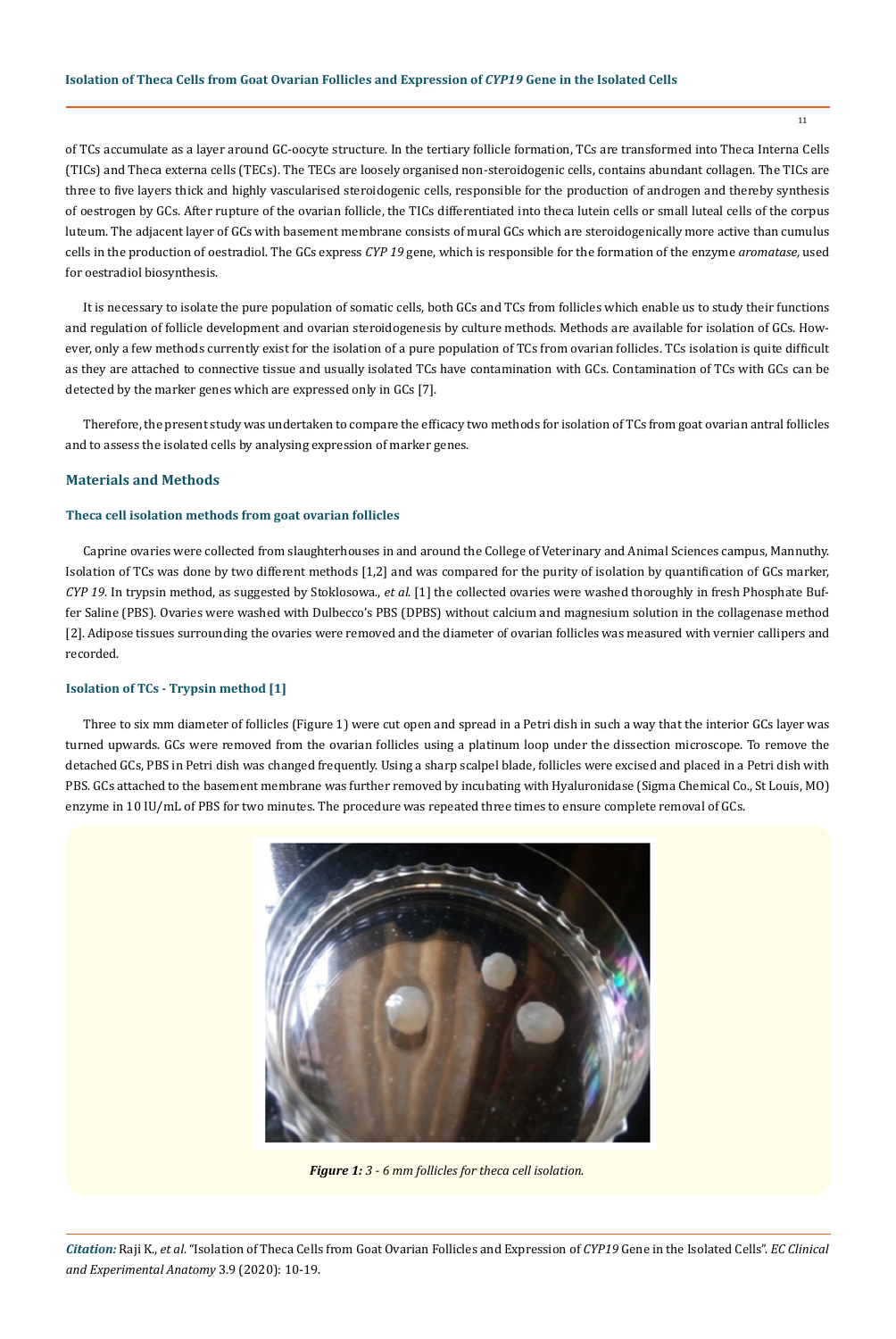Theca layers thus separated were vigorously stirred in Medium 199 (Sigma-Aldrich, Cat. No. M2520) with 10 per cent foetal bovine serum (FBS, Whittaker Bioproduct, Walkersville, MD) to stop the activity of Hyaluronidase enzyme. Then, the tissue was transferred with forceps to a clean and sterile Petri dish containing fresh Medium 199 and was energetically pipetted with a capillary pipette. The medium was changed several times until no GCs clusters were visible when checked under the microscope. The isolated theca tissue was washed, cleaned and minced with scissors and exposed to routine gentle trypsinisation with 0.25 per cent trypsin (Sigma-Aldrich, Cat. No. T4049) enzyme for 10 minutes at 37°C for three times. TCs were dispersed and washed with medium 199 with 10 per cent FBS. The resulting cell suspension contained viable cells many of which were ovate or polygonal shape under an inverted microscope (Figure 2).



*Figure 2: Microscopical image of theca cells under stereo zoom inverted microscope.* 

#### **Isolation of TCs - Collagenase method [2]**

Whole follicle (3 - 6 mm diameter) was cut in half with a pair of the fine dissection scissors. From inside the follicles, GCs were removed by gently scraping with a platinum loop and scalpel blades under a dissecting microscope. The remaining GCs were enzymatically detached by Roswell Park Memorial Institute (RPMI) 1640 medium (Sigma, Cat. No.R0883) containing 0.024 per cent collagenase (Sigma-Aldrich, Cat. No. C9891) and 0.001 per cent hyaluronidase, by incubation for 10 minutes at 37ºC in shaking water-bath. Then, tissue was filtered through one mm square steel mesh basket and washed out with a vigorous stream of a large quantity of CMS-PBS to eliminate the detached GCs from thecal sheets. The theca tissues were enzymatically digested in a shaking water bath for one hour at 37°C in RPMI 1640 containing 0.12 per cent collagenase and 0.005 per cent hyaluronidase. The digested tissue was then filtered through a 100 µm nylon mesh to collect detached TCs. The isolated cells were washed thrice with fresh RPMI 1640 medium and visualised under an inverted microscope (Figure 2).

*Citation:* Raji K., *et al*. "Isolation of Theca Cells from Goat Ovarian Follicles and Expression of *CYP19* Gene in the Isolated Cells". *EC Clinical and Experimental Anatomy* 3.9 (2020): 10-19.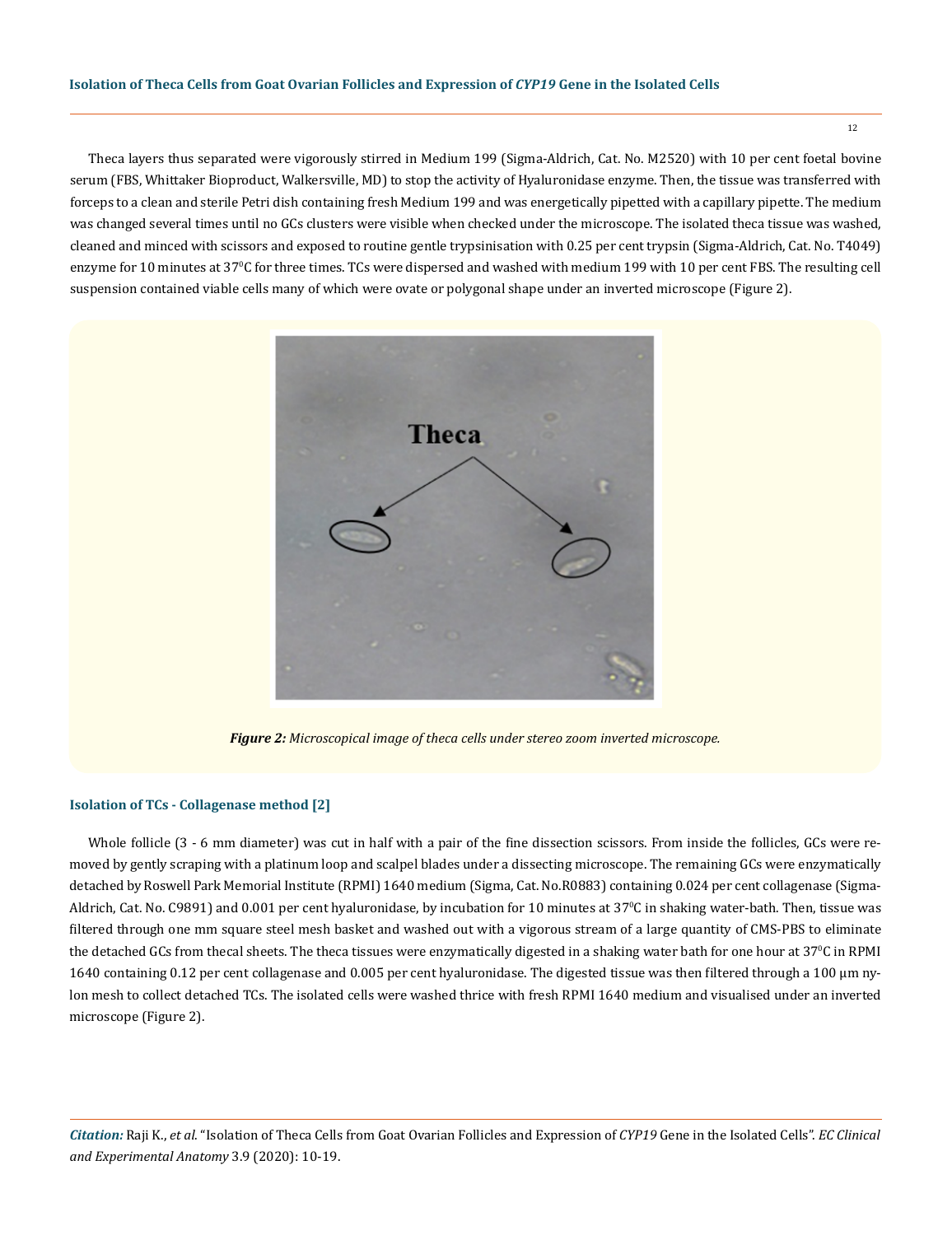#### **Expression studies of** *CYP 17* **in theca Cells and** *CYP 19* **in granulosa cells**

The isolated cell suspension containing cells, their purity and the efficiency of isolation methods were checked by quantifying the expression of *CYP 17* and *CYP 19* genes. In the present study, this technique was used to find relative expression of *CYP 17* as marker gene of TCs and *CYP 19* genes in GCs using β-*actin* as a reference gene. The relative quantification of gene expression was carried out with cDNA as a template for amplification using specific gene by Illumina Eco® qRT-PCR system using SYBR green chemistry.

#### **Complementary DNA (cDNA) synthesis for expression studies**

RNA was isolated from the pure TCs samples of two different methods by RNeasy mini kit (Qiagen, Life technologies, USA). The quality and integrity of isolated RNA were checked by NanoDrop (Thermo Scientific, NanoDrop™2000 Spectrophotometer, USA) (Figure 3) and agarose gel electrophoresis. Complementary DNA was synthesised from isolated total RNA using RevertAid first strand cDNA synthesis kit (Thermo Scientific, Cat# K1622). For cDNA synthesis, 500 ng of RNA from each sample of both methods was reverse transcribed.





### **Quantification of** *CYP17* **and** *CYP19* **in isolated goat ovarian theca cells**

The relative quantification of gene expression was carried out using Illumina Eco® qRT-PCR system using SYBR green chemistry. Relative expression of *CYP 17* as TCs specific, *CYP 19* as GCs specific gene was carried out using β-actin as the reference gene. Exon-spanning primers were designed for *CYP 17* (NM\_001314145.1) and *CYP 19* (XM\_013967046.2) using online primer design software Primer 3 (v.0.4.0) (http://bioinfo.ut.ee/primer3-0.4.0/) (Table 1). The primer specificity was checked using BLAST [\(http://www.ncbi.nlm.nih.gov/](http://www.ncbi.nlm.nih.gov/tools/primer-blast/) [tools/primer-blast/](http://www.ncbi.nlm.nih.gov/tools/primer-blast/)).

*Citation:* Raji K., *et al*. "Isolation of Theca Cells from Goat Ovarian Follicles and Expression of *CYP19* Gene in the Isolated Cells". *EC Clinical and Experimental Anatomy* 3.9 (2020): 10-19.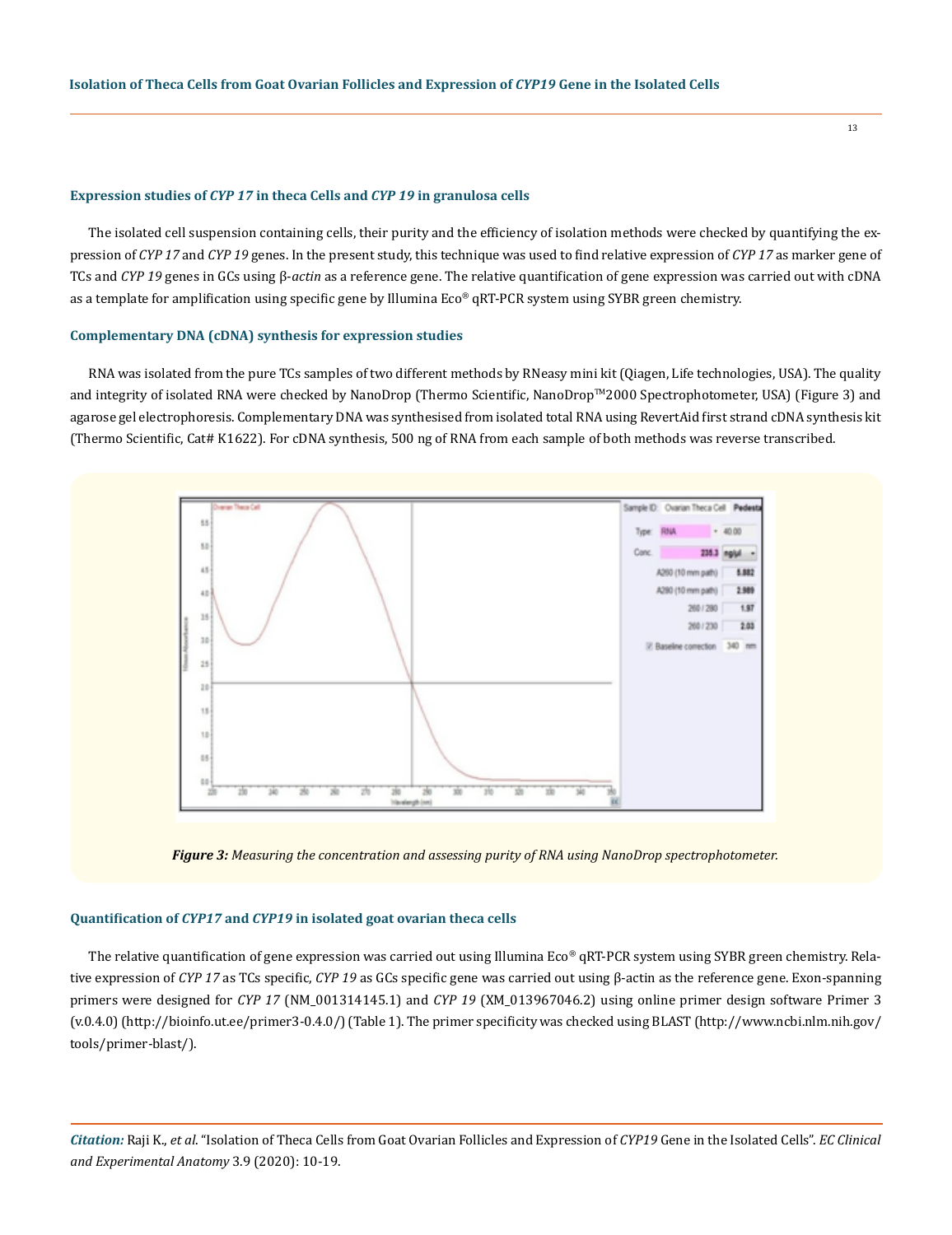### **Isolation of Theca Cells from Goat Ovarian Follicles and Expression of** *CYP19* **Gene in the Isolated Cells**

| <b>Accession Number</b> | <b>Primer</b>   | Primer Sequence (5 <sup>1</sup> -3 <sup>1</sup> ) | <b>Product Size (bp)</b> |
|-------------------------|-----------------|---------------------------------------------------|--------------------------|
| NM_00131 4145.1         | $CYP$ 17        | GCAAGGAATTCTCTGGGCGT                              | 186                      |
|                         |                 | CGTTGGCTTCCTGATTAATGATCT                          |                          |
| XM 01396 7046.2         | $CYP$ 19        | CGACCTTCCCCTGAGATCAA                              | 183                      |
|                         |                 | GCTGGGACCTGGTATTGAGG                              |                          |
| NM_00131 4342.1         | $\beta$ - actin | AGATCAAGATCATCGCGCCC                              | 108                      |
|                         |                 | ACTCCTGCTTGCTGCTGATCCA                            |                          |

*Table 1: Primers for caprine CYP 17, CYP 19 and β-actin genes.*

## **Quantitative real-time PCR**

Six biological replicates were taken from two isolation methods under study and in each sample; two technical replicates were taken for conducting real-time expression studies. Separate reaction plates were kept for each gene of interest as the annealing temperature varied between genes of interest under study. In addition to the sample, specific control reactions were also kept for Non Template Control (NTC) - reaction assay with all necessary components except template, RT minus control (RTC) - reaction assay with all necessary components containing DNase treated RNA, Negative control, where only nuclease-free water was in place of template in master mix for real-time PCR reaction.

After the end of 40 cycles, melt curve analysis was performed to check the specificity of the amplification and also to discriminate from non- specific amplifications or primer dimers formed. The fluorescence signal was captured at every 0.3ºC rise in temperature during the final denaturation stage.

## **Statistical analysis**

The cycle threshold (CT) values obtained at the end of the reaction generated by the machine were recorded and further analysis was done based on the 2<sup>-ΔΔCT</sup> method [8].

## **Results**

In this study, the ovarian follicles were measured and classified as large, medium and small follicles respectively by vernier callipers and follicles with three to six mm diameter were isolated for further processing. The study was aimed to compare two different methods (Trypsin and Collagenase) to isolate ovarian TCs from caprine ovarian follicles with less contamination by GCs. Samples from both methods were subjected to qRT-PCR for a specific marker *CYP 19* to detect the presence of GCs. *CYP17* was quantified to assess the efficacy of the methods in isolation of TCs.

## **Theca cells identification**

When observed under an inverted microscope, the viable cells in isolated TCs suspension were ovate or polygonal in shape (Figure 2).

#### **Isolation of total RNA from ovarian theca cells**

The concentration of total RNA isolated from collected TCs was checked using NanoDrop 2000C spectrophotometer, RNA samples having optical density ratio (OD) 260/280 above ~2 were used for this study. Average value of OD 260/280 and 260/230 ratio for isolated ovarian TCs were  $2.06 \pm 0.09$  and  $2.05 \pm 0.18$ , respectively.

*Citation:* Raji K., *et al*. "Isolation of Theca Cells from Goat Ovarian Follicles and Expression of *CYP19* Gene in the Isolated Cells". *EC Clinical and Experimental Anatomy* 3.9 (2020): 10-19.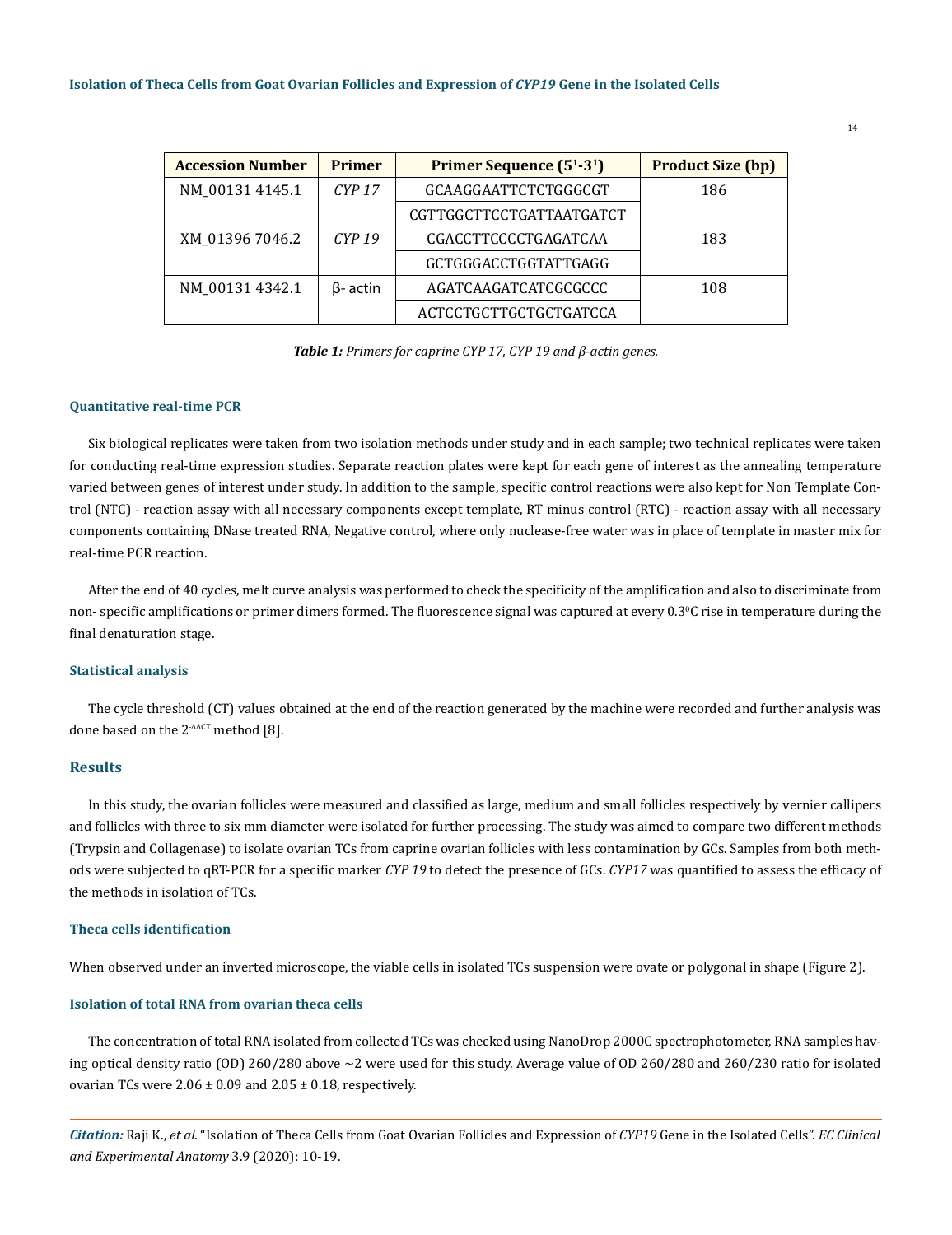## **Quantitative real-time PCR of isolated theca cells**

Quantitative real-time PCR was carried out with cDNA as a template for amplification using gene-specific primers. Primers used for real-time PCR were standardised using conventional PCR for its annealing temperature. Specificity of primers was checked by visualisation of amplified products in two per cent agarose gel under gel documentation system. The size of the amplified product of *CYP 17* was 186 bp (Figure 4), *CYP 19* was 183 bp (Figure 5) and *β- actin* was 108 bp (Figure 6). *Β-Actin* was used as an internal control or reference gene for studying the expression pattern of *CYP17* and *CYP19*. A single peak was observed on melt curve analysis for each gene which confirmed the absence of any non-specific product or primer dimer.



*Figure 4: Agarose gel electrophoresis of PCR products of CYP 17 by trypsin (L1) and collagenase (L2) along with 100 bp DNA ladder (M).*



*Figure 5: Agarose gel electrophoresis of PCR products of CYP 19 by trypsin (L1) and collagenase (L2) along with 100 bp DNA ladder (M).*

*Citation:* Raji K., *et al*. "Isolation of Theca Cells from Goat Ovarian Follicles and Expression of *CYP19* Gene in the Isolated Cells". *EC Clinical and Experimental Anatomy* 3.9 (2020): 10-19.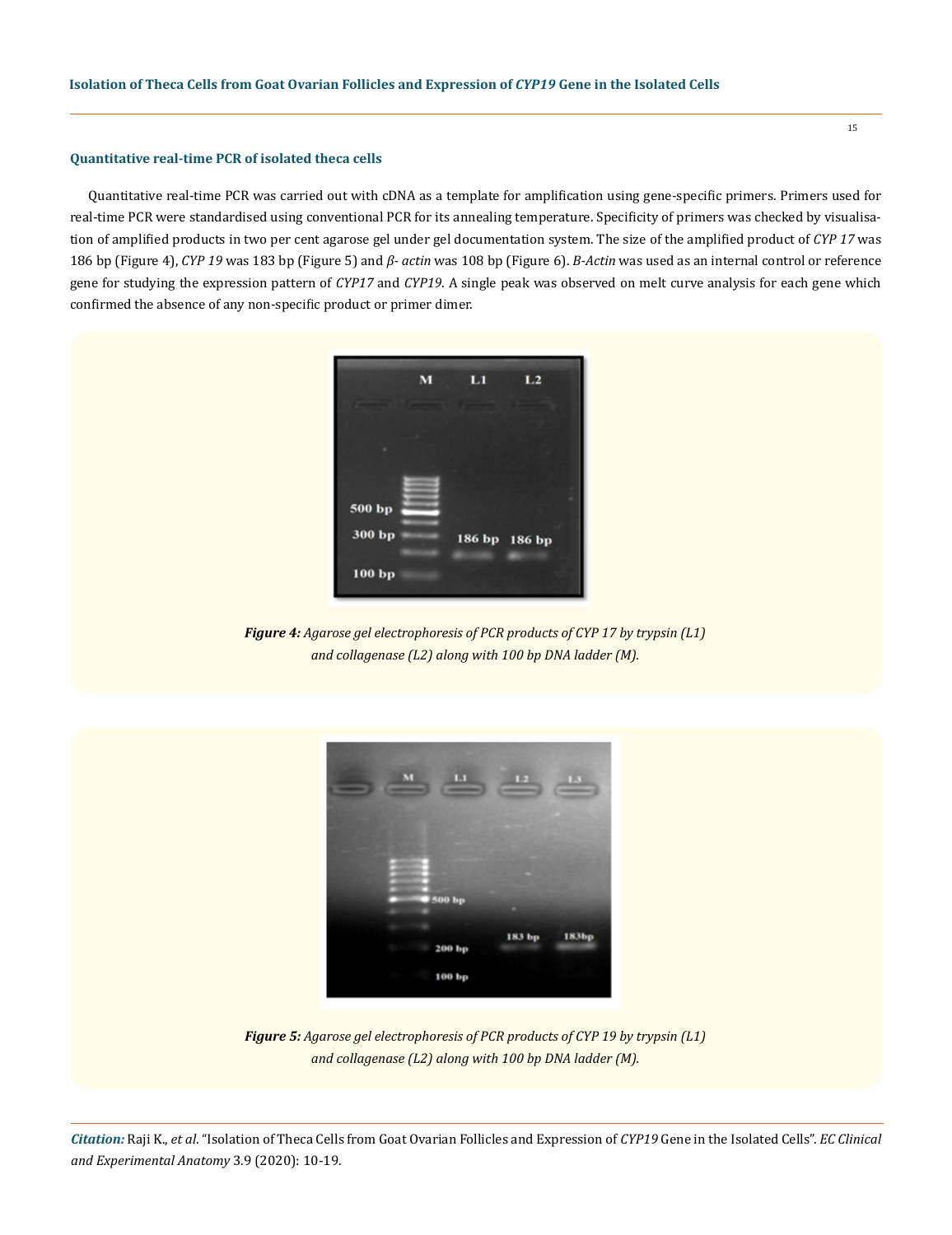

*Figure 6: Agarose gel electrophoresis of PCR products of β-actin by trypsin (L1) and collagenase (L2) along with 100 bp DNA ladder (M).*

# **Relative quantification of CYP17 and CYP19 gene expression between trypsin and collagenase methods**

The expression of target genes (*CYP 17 and CYP19*) and reference gene (*β-actin*) was compared to calculate Δ<sup>cr</sup> (Table 3). In the present study, *the CYP 17* gene expression was found to be lesser (0.18 folds )in trypsin method when compared with the collagenase method. *CYP 19* gene was found to be higher (5.38 folds) in TCs isolated by trypsin method in comparison with the collagenase method.

The result (Table 2 and 3) obtained by qRT-PCR, confirmed that the collagenase method is better than trypsin method for TCs isolation.

|               | Mean $CT \pm S.E$ (n = 6) |                  |                     |                            | <b>Fold change from</b>                |                |
|---------------|---------------------------|------------------|---------------------|----------------------------|----------------------------------------|----------------|
| <b>Method</b> | $CYP$ 17                  | $\beta$ actin    | $\Delta CT \pm S.E$ | $\Delta \Delta CT \pm S.E$ | control $(2 - \triangle^{\Delta} C T)$ | <b>P-Value</b> |
| Trypsin       | $24.65 \pm 0.62$          | $18.41 \pm 0.14$ | $6.23 \pm 0.64$     | $2.46 \pm 0.64$            | $*0.18$                                | 0.016          |
| Collagenase   | $21.12 \pm 0.11$          | $17.36 \pm 0.52$ | $3.76 \pm 0.53$     | $0.00 \pm 0.53$            |                                        |                |

*Table 2: Comparison of CYP 17 gene expression between methods (Trypsin and collagenase). \*Significant at P value ≤0.05.*

| <b>Method</b> | Mean $CT \pm S.E$ (n = 6) |                       |                     |                            | <b>Fold change from</b>           |                |
|---------------|---------------------------|-----------------------|---------------------|----------------------------|-----------------------------------|----------------|
|               | $CYP$ 19                  | <b><i>B</i></b> actin | $\Delta CT \pm S.E$ | $\Delta \Delta CT \pm S.E$ | control $(2 - \Delta \Delta C T)$ | <b>P-Value</b> |
| Trypsin       | $26.03 \pm 0.65$          | $18.44 \pm 0.16$      | $7.59 \pm 0.67$     | $-2.41 \pm 0.67$           | $*5.38$                           | 0.028          |
| Collagenase   | $27.37 \pm 0.11$          | $17.36 \pm 0.52$      | $10.0 \pm 0.53$     | $0.00 \pm 0.53$            |                                   |                |

*Table 3: Comparison of CYP 19 gene expression between methods (Trypsin and Collagenase). \*Significant at P value ≤ 0.05.*

*Citation:* Raji K., *et al*. "Isolation of Theca Cells from Goat Ovarian Follicles and Expression of *CYP19* Gene in the Isolated Cells". *EC Clinical and Experimental Anatomy* 3.9 (2020): 10-19.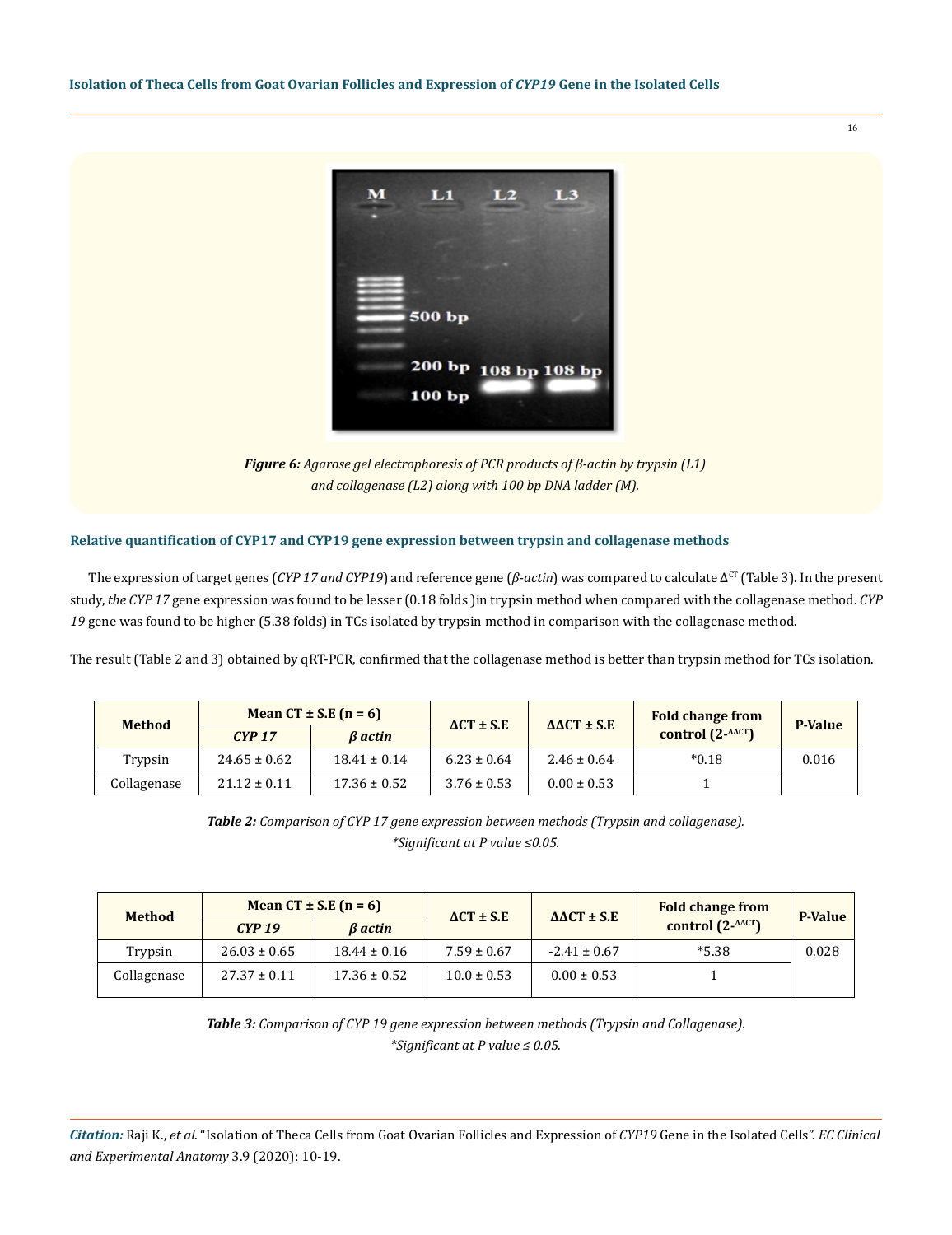## **Discussion and Conclusion**

Theca cells and granulosa cells are the fundamental components of ovarian follicles essential for follicle development including ovulation and provide precursor material for oestrogen synthesis and are considered to be essential cell models for basic research. However, no method currently exists for simultaneously isolating TCs without contamination of GCs from ovarian follicles.

17

This study intended to assess the efficacy of Trypsin and Collagenase methods [1,2] to isolate ovarian TCs from caprine ovaries with less contamination by GCs.

Caprine ovaries ( $n = 6$ ) were collected in solution of PBS for trypsin method and other ( $n = 6$ ) in DPBS for collagenase method, the ovarian follicles were measured and classified as  $\geq 5$  mm,  $\geq 4$  mm and  $\geq 2$  mm of large, medium and small follicles respectively by vernier callipers in accordance with the method was adopted by Sangha., *et al* [9]. The follicles with three to six mm diameter were isolated for further processing.

Stoklosowa., *et al.* [1] had purified and dispersed theca cells by a combination of mechanical and enzymatic procedures. This method was adopted for the current study of TCs isolation. In the study, the attached GCs to basement membrane in ovarian follicles were removed enzymatically by incubation with hyaluronidase in PBS. Hyaluronidase is a polysaccharide with specific action against hyaluronic acid and chondroitin sulfate. It is used for the dissociation of tissues, usually in combination with other proteases.

Kataoka., *et al.* [2] isolated TCs from the porcine ovary with less than three per cent GCs contamination by a method in which they utilised different concentrations and a combination of collagenase and hyaluronidase enzyme. Also, this method was chosen for the second study of isolation of caprine ovarian TCs. In this study, the tissue layers were incubated in a mild concentration of hyaluronidase (0.005 per cent) and collagenase (0.024 per cent) with RPMI 1640. Collagenase can attack and degrade the triple-helical native collagen fibrils commonly found in connective tissue. Here, the hyaluronidase enzyme was used in combination with collagenase enzyme for dissociation of connective tissues. The remaining thecal sheets were minced and treated with very mild concentrations of RPMI 1640 with collagenase (0.012 per cent) and hyaluronidase (0.001 per cent). The TCs were observed under an inverted microscope for their oval or polygonal shapes.

Similarly, the TCs were isolated with collagenase by a mechanical and enzymatic method from Immature Sprague-Dawley intact female rats [10,11]. Also, followed by, Liu., *et al*. [12] isolated TCs from mouse pre-antral follicles by collagenase I enzymes, to study steroidogenesis.

#### **Structure and shape of ovarian theca cells**

The isolated theca interna cells appeared as epithelioid in shape, which is typical of steroidogenic cells [13]. An epithelial-like appearance and androgenic capacity of theca cells were maintained when co-cultured with granulosa cells; however their shape became fibroblastic and produced less androgen when cultured alone [14]. This suggested that the presence of granulosa cell factors were essential for theca cells to retain their function and morphology. [15]. Theca cells were of fibroblast-like long fusiform or an anomalistic triangular shape, while the GCs were polygonal or cuboidal, when observed by an inverted microscope [16].

### **Expression studies of marker genes**

To compare the efficacy of these two methods quantification of *CYP17* and *CYP 19* was done by qRT-PCR. *CYP 17* is required for the synthesis of androgens in TCs and *CYP 19* responsible for the conversion of androgenic precursors into oestrogens by the GCs. Both *CYP* 

*Citation:* Raji K., *et al*. "Isolation of Theca Cells from Goat Ovarian Follicles and Expression of *CYP19* Gene in the Isolated Cells". *EC Clinical and Experimental Anatomy* 3.9 (2020): 10-19.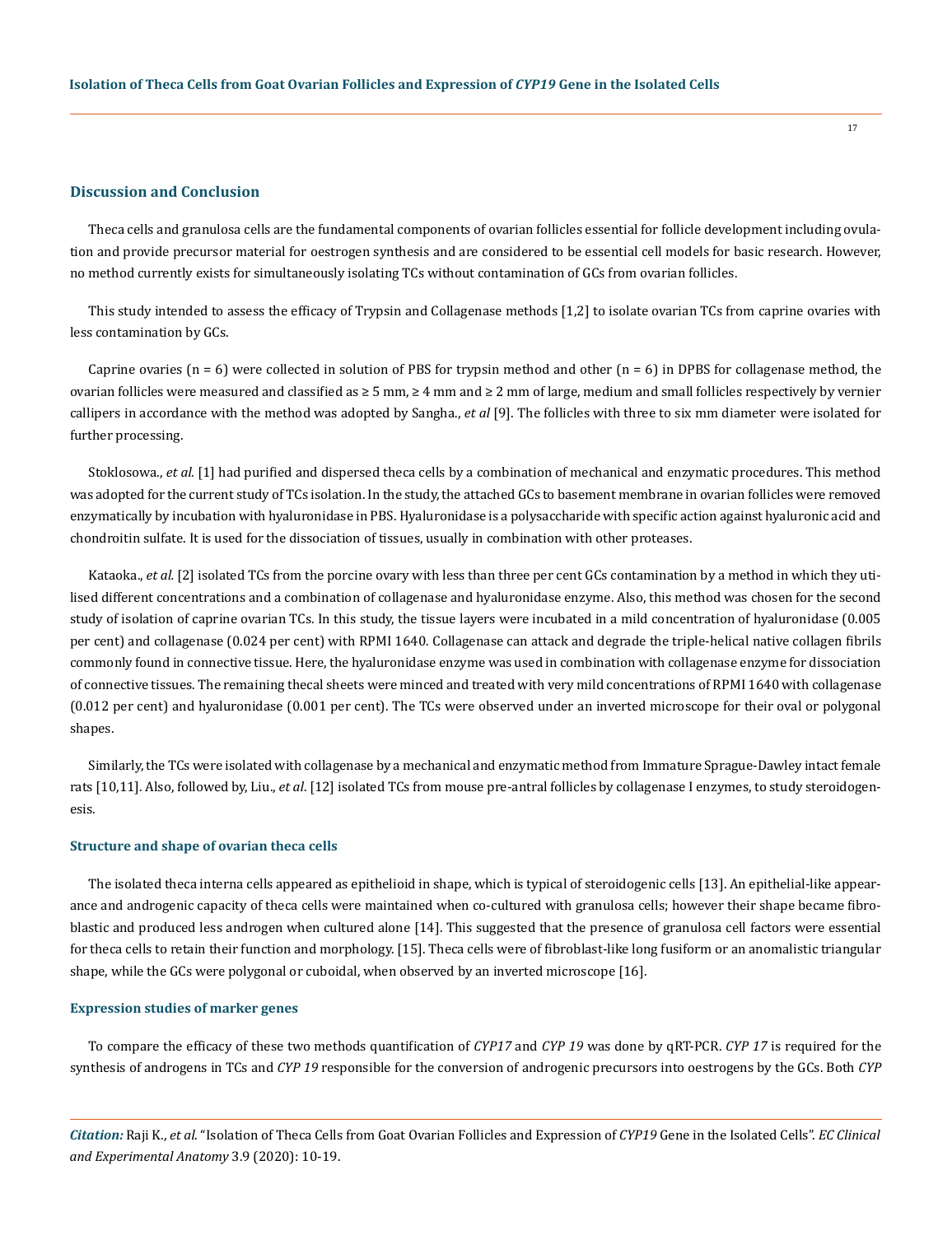*17* and *CYP 19* are located in the endoplasmic reticulum of theca and GCs, respectively. *CYP 17* gene product is a dual functioning enzyme since it catalyses 17α-hydroxylation of steroid substrates and cleavage antioxidation of their side-chains. *CYP 19* synthesise oestrogen by aromatisation of the A ring of the androgenic steroid substrates.

The purity of TCs was verified by the TC-specific marker gene, *CYP17* by real-time PCR in mouse preantral follicle [12].

As the dominant follicle grows, the GCs acquire the potential to produce large amounts of estradiol. The FSH-mediated induction of P450 from (*CYP19* gene) expression in the GCs is causal to the acquisition of the oestrogen potential of the follicle [17]. Skinner., *et al*. [18] revealed that expression of aromatase (CYP 19) changes among small, medium and large follicles and theca cells have an insignificant expression in small and medium follicles of bovine was confirmed by real-time PCR. Hatzirodos., *et al.* [7] studied the transcriptome profiling of GCs from small to large antral bovine ovarian follicles and they identified *CYP 19* as a marker for GCs which could be assessed to check the purity of TCs. Hatzirodos., *et al.* [7] confirmed that *CYP 19* was ovarian GC gene marker, which could be used to study the degree of cross-contamination during the TCs isolation.

# **Conclusion**

The isolated TCs from two different methods were visualized under the inverted microscope and samples from both the methods were subjected to real time qPCR for the presence of GC specific marker Cytochrome P450 aromatase (CYP 19). Cytochrome P450 17 α-hydroxylase (CYP 17), marker for TC, gene expression was also studied to estimate the yield of TC by two methods. Gene expression confirmed that collagenase method was the better for isolation of theca cells from ovarian follicles without much contamination with granulosa cells.

## **Bibliography**

- 1. Stoklosowa S., *et al*[. "Some morphological and functional characteristics of cells of the porcine thecal and granulosa cells".](https://academic.oup.com/biolreprod/article/19/4/712/2767650) *Biology of Reproduction* [19 \(1978\): 712-719.](https://academic.oup.com/biolreprod/article/19/4/712/2767650)
- 2. Kataoka N., *et al*[. "Preparation of highly purified porcine theca cells".](https://rep.bioscientifica.com/view/journals/rep/102/1/jrf_102_1_010.xml) *Journal of Reproduction and Fertility* 102 (1994): 73-79.
- 3. Zhou W., *et al*[. "Effect of bisphenol A on steroid hormone production in rat ovarian theca-interstitial and granulosa cells".](https://europepmc.org/article/med/18191889) *Molecular [and Cellular Endocrinology](https://europepmc.org/article/med/18191889)* 283 (2008): 12-18.
- 4. McNatty KP., *et al*. "Control of early ovarian follicular development". *[Journal of Reproduction and Fertility Supplement](https://pubmed.ncbi.nlm.nih.gov/10692841/)* 54 (1999): 3-16.
- 5. Edson MA., *et al*[. "The mammalian ovary from genesis to revelation".](https://academic.oup.com/edrv/article/30/6/624/2355078) *Endocrine Reviews* 30 (2009): 624-712.
- 6. Araujo VR., *et al*. "*In vitro* [culture of bovine preantral follicles: a review".](https://pubmed.ncbi.nlm.nih.gov/25117631/) *Reproductive Biology and Endocrinology* 12 (2014): 78.
- 7. Hatzirodos N., *et al*[. "Transcriptome comparisons identify new cell Marker for theca Interna and Granulosa cells from small and large](https://journals.plos.org/plosone/article/comments?id=10.1371/journal.pone.0119800)  [antral ovarian follicles".](https://journals.plos.org/plosone/article/comments?id=10.1371/journal.pone.0119800) *PLoS ONE* 10.3 (2015): 1-13.
- 8. [Livak KJ and Schmittgen TD. "Analysis of relative gene expression data using real-time quantitative PCR and the 22DDCT method".](http://www.gene-quantification.net/livak-2001.pdf)  *Methods* [25 \(2001\): 402-408.](http://www.gene-quantification.net/livak-2001.pdf)
- 9. Sangha GK., *et al*[. "Morphological changes in cultured granulosa cells from different sized follicles of goat ovary".](http://citeseerx.ist.psu.edu/viewdoc/download?doi=10.1.1.879.6101&rep=rep1&type=pdf) *Indian Journal of [Animal Reproduction](http://citeseerx.ist.psu.edu/viewdoc/download?doi=10.1.1.879.6101&rep=rep1&type=pdf)* 33.1 (2012): 1-5.

*Citation:* Raji K., *et al*. "Isolation of Theca Cells from Goat Ovarian Follicles and Expression of *CYP19* Gene in the Isolated Cells". *EC Clinical and Experimental Anatomy* 3.9 (2020): 10-19.